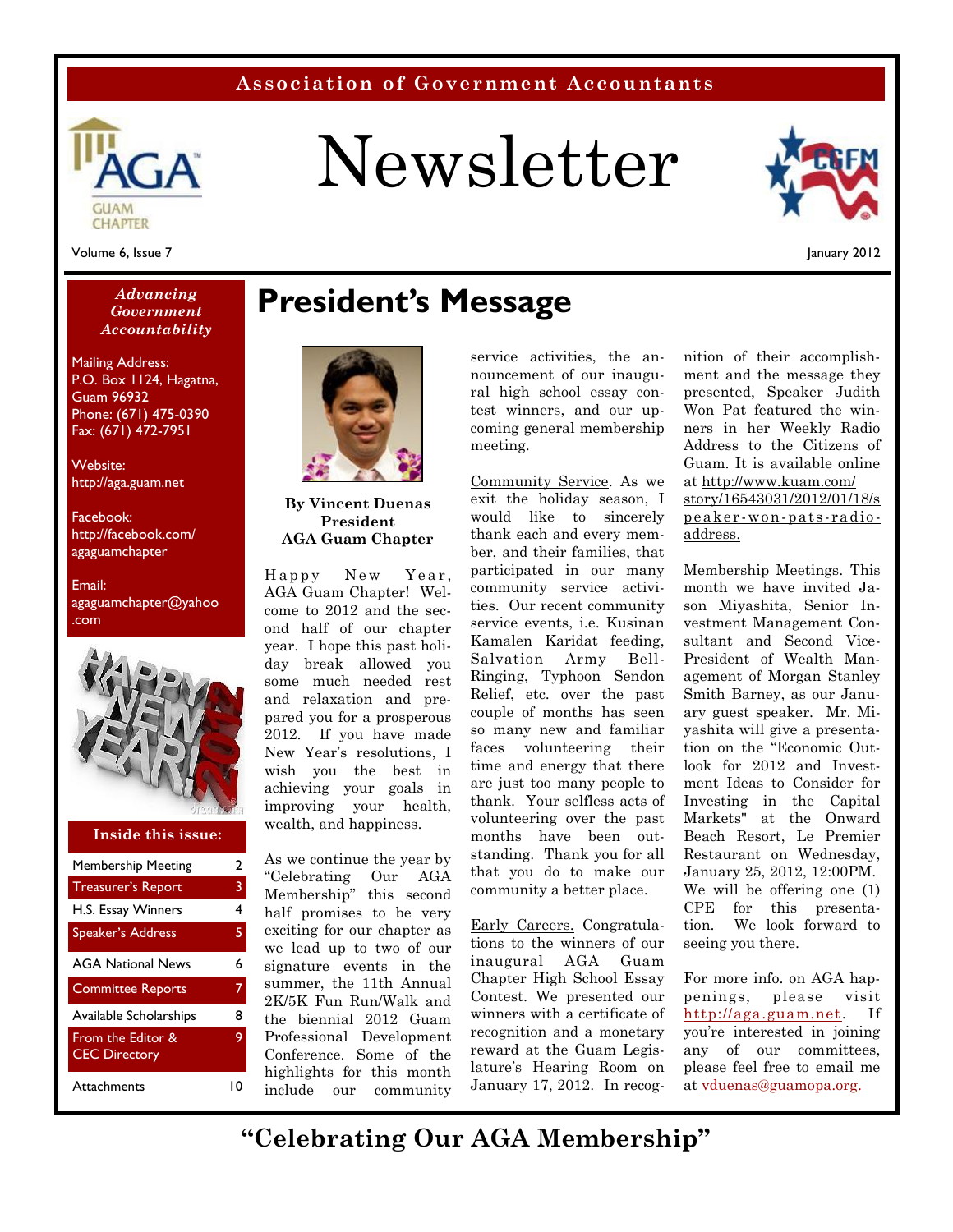PAGE 2 NEWSLETTER PAGE 2 NEWSLETTER NEWSLETTER SERVICES AND RESOURCH A SERVICE 2

### **Last Meeting**

Last month, we held our annual Christmas party at the Outrigger Guam Resort. There was a lot of good food, fun, games, and raffle prizes for all to enjoy. Thanks go out to Secretary Rachel Field and the Junior Accountant's Society for organizing and hosting this funfilled event.



Right: Group picture on 12/2011

Right: Scholarship Raffle Winners for the GASB training on 2012.





Top: Most Christmas Spirit Contest

### **Next Meeting**



#### **Topic:**

Economic Outlook for 2012 and Investment Ideas to Consider for Investing in the Capital Markets **(1 CPE)**

### **Date & Location:** Wednesday, January 25, 2012 12:00 PM – 1:30 PM Le Premier Restaurant Onward Beach Resort, Tamuning

**Lunch Fee:** Members: \$12 Non-members: \$17

This month we have invited Jason Miyashita, Senior Investment Management Consultant and Second Vice -President of Wealth Management of Morgan Stanley Smith Barney, as our January guest speaker.

As a partner on the Asia Pacific Group Team based on Guam, he provides a full range of investment services to institutions, corporations, foundations, endowments, high net worth investors and business owners, focusing on wealth management, investment management, managed money, estate planning, and retirement and education planning.

Mr. Miyashita graduated from the Wharton School of Business at the University of Pennsylvania with concentrations in Accounting, Finance and Strategic Management.

He is currently a Chartered Retirement Plans Specialist (CRPS®), Accredited Investment Fiduciary Analyst (AIFA®) and Financial Planning Specialist (FPS).

He is an active member of the Rotary Club of Tumon Bay Guam, Guam Chamber of Commerce, Saipan Chamber of Commerce and the Pacific Club in Honolulu, Hawaii.

Please join us for our January General Membership Meeting. There will be a free lunch raffle, but you must be present to win!

## **Lunch Raffle**



Congratulations to **Melissa Faculo** for winning the free lunch raffle from the December 2011 General Membership Meeting!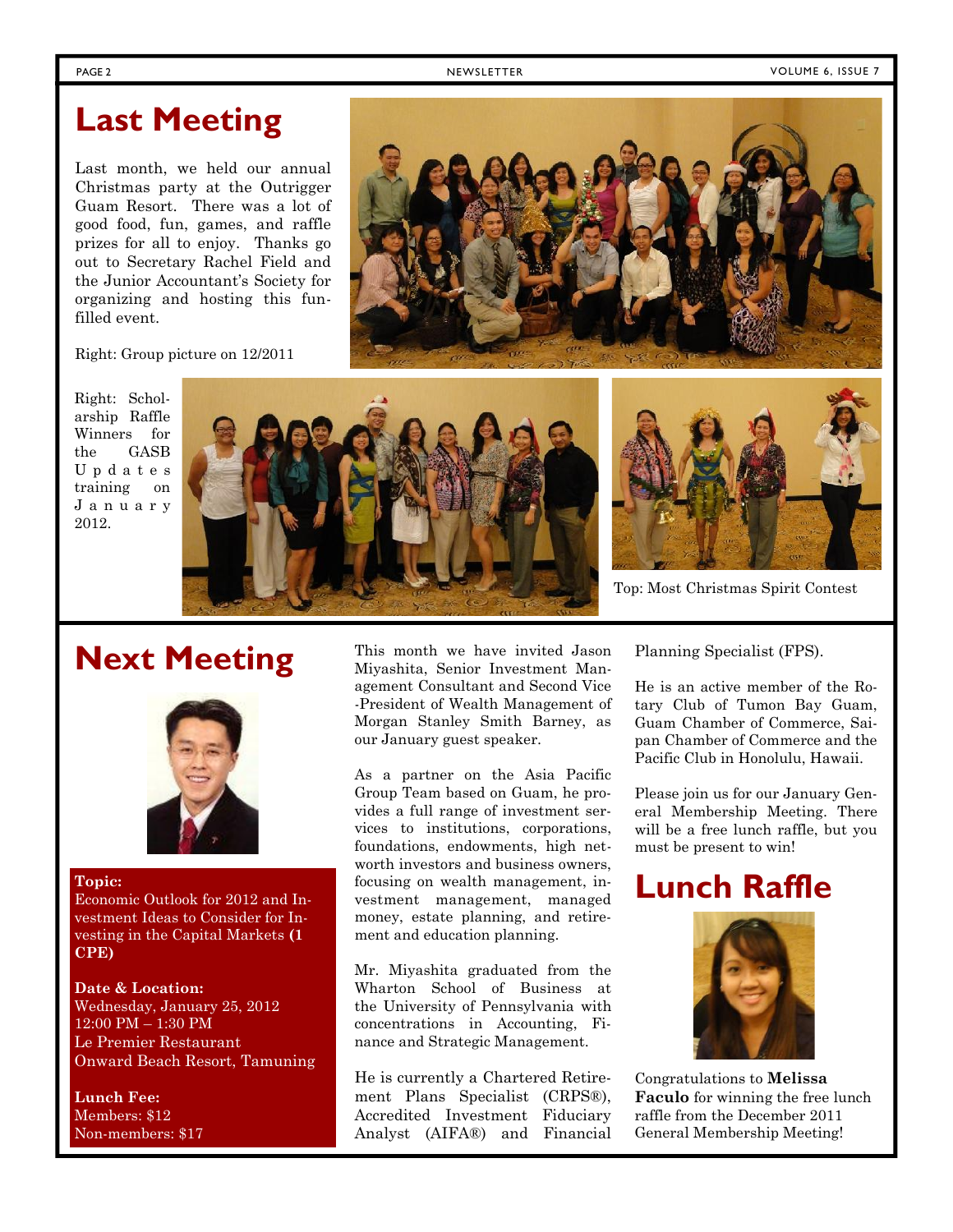### **Treasurer's Report**

Association of Government Accountants - Guam Chapter Condensed Financial Statements As of and for year ending December 31, 2011

6 months ending Chapter Community Svc. Prof. Develop. Memo 12/31/2011 Assets  $\begin{array}{ccccccccc}\n & 8 & (1,271) & 8 & 8.473 & 8 & 64.739 & 8 & 71.942\n\end{array}$ Liabilities 7,730 7,730 7,730 Net Assets Earmarked 1988 - 5,853 33,119 38,972 Unrestricted (1,271) 2,621 23,890 25,239 Revenues \$ 651 \$ 227 \$ 29,910 \$ 30,788 \$ 40,181 Expenses 2,357 101 15,821 18,279 23,805 Increase (decrease) in net assets (1,705) 126 14,089 12,509 16,377 Beginning net assets 434 42,920 51,701 47,835 Ending net assets **\$ (1,271) \$ 8,473 \$ 57,009 \$ 64,211 \$ 64,211**

## **Excerpts from High School Essay Winners**

**"Watching the Watch-Guard."**

#### **1st Place Jeremiah Gallego 12th Grade Southern Christian Academy**

Government is a necessity. It is a structure that needs to be well established. Government is needed because it maintains order, protects the innocent, and punishes those who do wrong. However, what happens when the appointed "watchdogs" become bigger and not necessarily for the better? Our elected leaders are supposed to be the vigilant watchmen in our nation and our island. They should be a benefit for the good and a punishment for the wicked. So the question is who keeps the government in check when it decides to overstep its boundaries and interfere with its citizen's freedoms? Who watches the watchmen? We do.

Today, one major concern on Guam is the military buildup and the transfer of Marines from Okinawa. Concerned citizens are asking questions. Will Guam's infrastructure be able to absorb the increase in population? Is the federal government being transparent about the buildup?

The U.S. government has released information but it seems like there is not a present line of communication between the three parties involved. It would really help if all of the governments were more transparent about an issue that will affect Guam entirely. Their decisions will affect my generation for years to come.

According to The American Heritage College Dictionary, accountability is defined as, "liable to being called to account; answerable." A government can be more efficient when it is answerable and transparent to its citizens. The public should know more about existing policies and the how and why those decisions were made. Informed citizens will be able to communicate more effectively and better policies will be created.

Media is a tool that can be used to keep the government accountable and transparent. Cable television and radio are mediums that should

be used to keep the public informed. Probably the most powerful medium, the internet, should be fully utilized. My generation spends several hours online and usually form their ideas from sources found online. The Official Portal of Guam, guam.gov, is a fairly good site. However, it is still a work in progress; its last news update was in 2008! [...] Technologies to Increase Government Transparency, a webinar hosted by the National League of Cities and the Public Technology presented on May 4, 2010, featured government officials who felt that while it did come with a start-up cost and resulted in more tasks, their biggest regret was not being "transparent" sooner.

Government has incredible authority. It makes laws, determines policies, and enforces them. It is time to promote individual responsibility in our elected officials and in the public. The citizens need leaders and officials who will be transparent and make wise decisions. It is time to move our island forward. Who watches the watchmen? We will.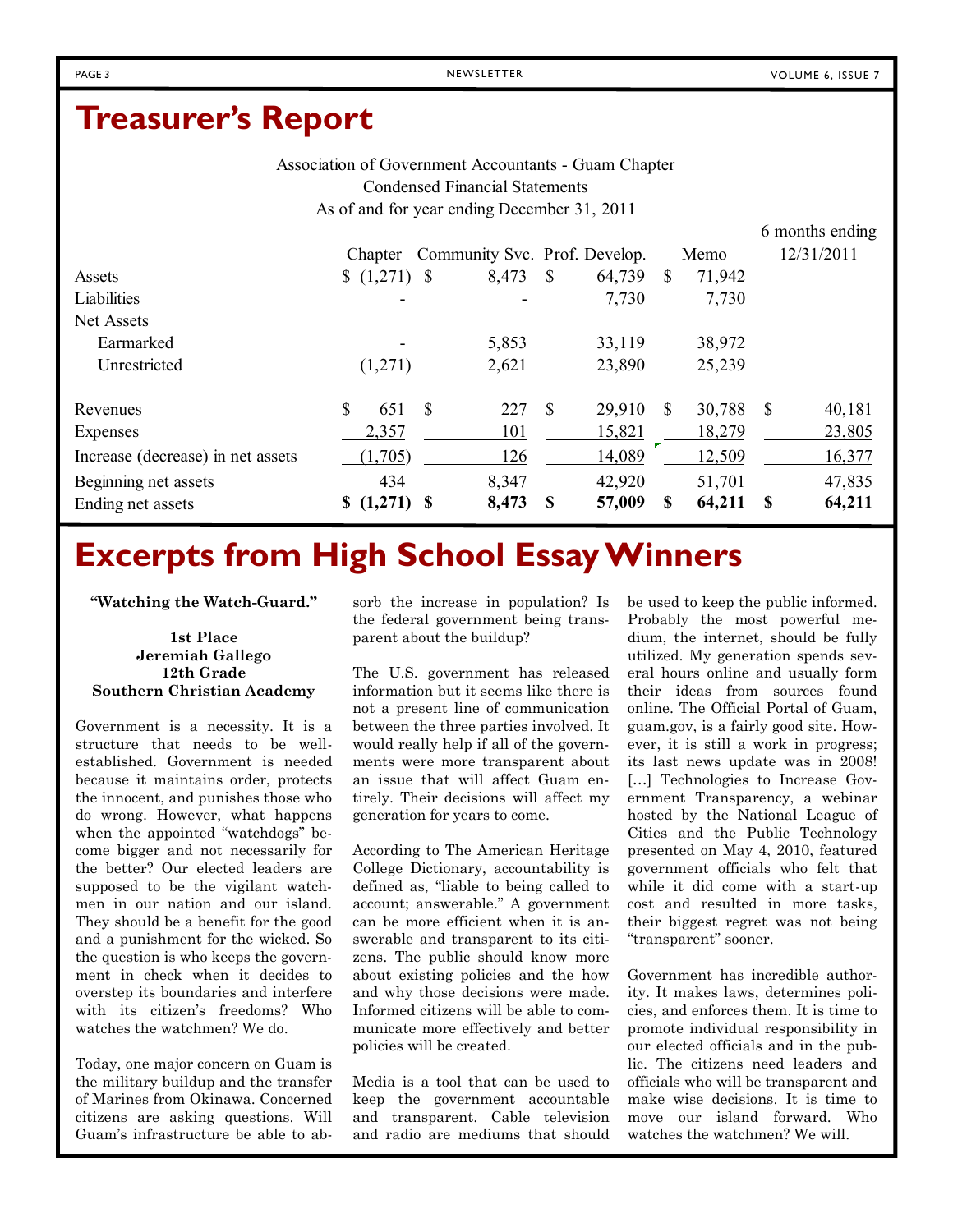## **Excerpts from High School Essay Winners (Cont.)**

**"Government Accountability in the 21st Century: How my generation views government accountability and transparency on Guam and in the Pacific"**

#### **2nd Place Noel Bien T. Carlos 10th Grade Father Duenas Memorial School**

A famous French writer by the name of Moliere once said, "It is not only what we do, but also what we do not do, for which we are accountable." I believe this should be the guiding principle of our government today. As a youth, we should get involved actively in the democratic process of promoting government accountability and transparency in order for our society to advance and prosper. We should look over the government's shoulder to ensure that the government officials are acting in the best interest of the public and not for

**"Government Accountability in the 21st Century: How my generation views government accountability and transparency on Guam and in the Pacific"**

#### **3rd Place Erica Respicio 12th Grade George Washington High School**

In any government, it concerns itself with three main branches: public education, public health care, and public safety. […] It affects the citizens of an area in one way or another, and for this reason it is necessary for the general public to be aware of the actions our government takes. Those in charge of these departments should therefore be accountable and transparent to the public. I have seen this in the case of public education.

[…]

their own personal benefit.

The current existence of advanced information technology should make our government easily accountable and transparent to the eyes of each citizen. […]

For the past 10 years since I have been living on Guam, I noticed that many people have little trust in the government. This is primarily due to their unpleasant experiences with the government operations, including its poor policy-making, financial mismanagement, corruption, and abuse of power. We need to cultivate back the trust of our community in our government. Although many government officials and employees are qualified and dedicated in doing their jobs, a few lack respect and values for their work. We need to encourage them to be proud of their job and to fulfill their responsibilities sincerely. They

When my school was put under the spot light because of overcrowding issues, governmental influence, in a way, hit home. Government officials were going to decide on a solution for the overcrowding problem within my school and that decision would directly impact certain aspects of my senior year. It was here that I was given the opportunity to step up and become a voice for my student body.

By doing so, I and others were able to arrange a meeting with Speaker Judi Won Pat. She shared information regarding the circumstances surrounding the situation and asked us for our perspective on the issue. During this meeting, we were able to discuss the main problem as well as other concerns we had regarding our school. I was generally pleased at the fact that she was receptive of our comments as well as informative.

must have the ultimate goal of serving the people and the government with honesty and integrity with all of these geared toward a productive and stable society.

[…]

The youth should advocate for a clean and transparent government. We need to develop, research, and create programs to alleviate corruption, increase transparency and advance government accountability. Those who are performing well should receive commendations while the inefficient ones should be liable for their wrongdoing. I strongly believe that the youth can perform a significant part in promoting accountability in our own local government as well as in the whole Pacific. Remember that the future of the youth should be accounted for.

A government committee also held a public meeting where other students were able to voice their opinions and again gather information. Then, at a meeting that took place at George Washington High School, Speaker Judi Won Pat was able to attend, which led to more parents and students becoming aware of the situation and receiving the right information.

[...] My participation was made possible through accountability and transparency. Without it, there would not have been meetings for me and others to attend or a chance for us to share our opinions, which is why these qualities are essential in our government. My recent experience proves to me that Guam has accountable leaders and those citizens concerned enough about issues are able to acquire information through various resources available to them and can be part of the decision making process.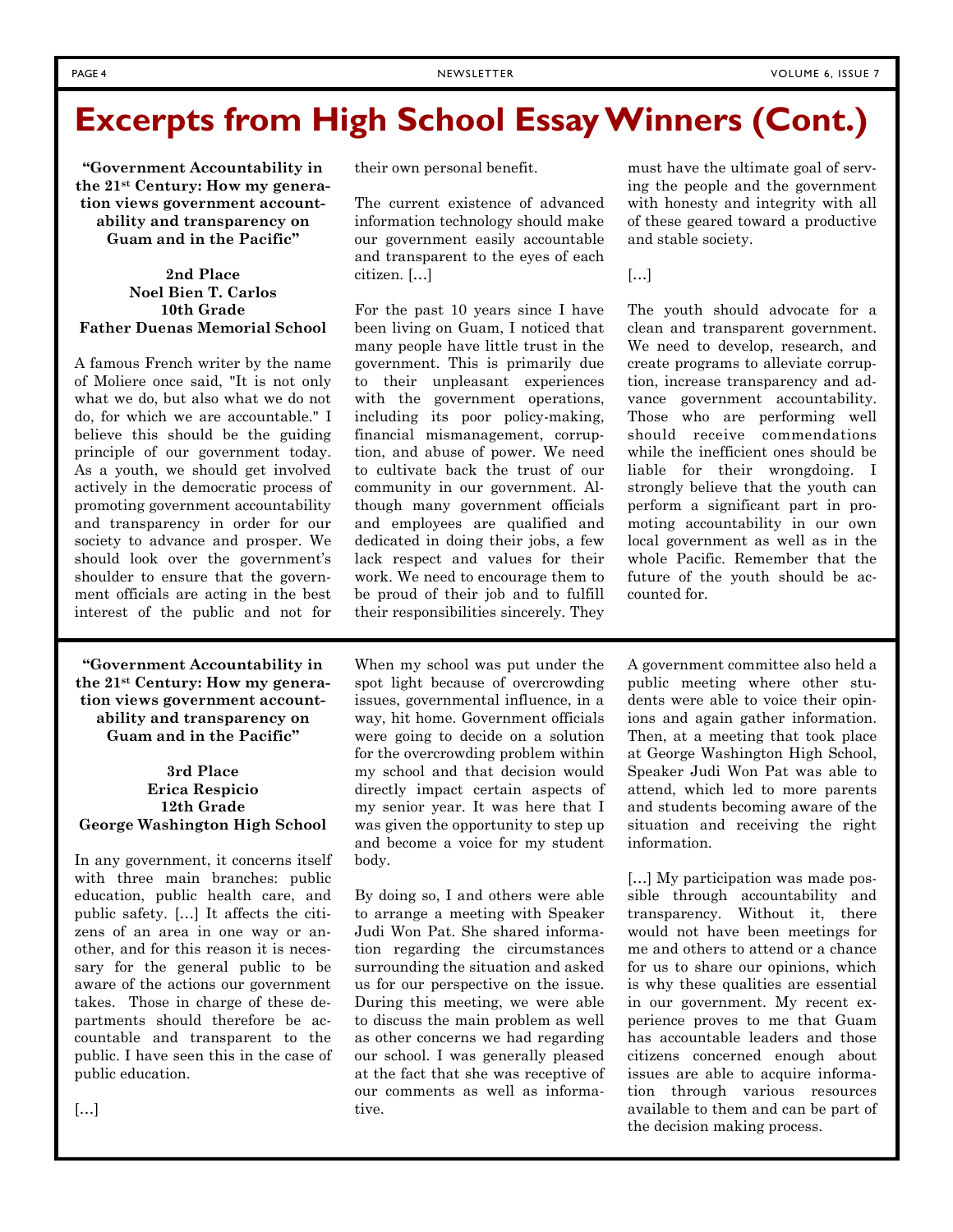

To retain the CGFM certification, all CGFMs must adhere to the AGA's Code of Ethics.

In addition, to continue using the CGFM designation after their names, CGFMs must be in an active status. To maintain your CGFM certification in an active status, you must:

- 1. Pay the CGFM renewal fee by the due date every year;
- 2. Complete at least 80 hours of continuing professional education every two years in government financial management or related technical subjects (within the designated two-year CPE cycle); and
- 3. Maintain and, if requested by AGA, provide detailed information on CPE hours completed.

The 80 CPE hours must be completed within the CGFM's two-year CPE cycle. The first CPE cycle starts on Jan. 1 of the year following the one when the CGFM designation was earned. The CPE requirements apply to all active CGFMs, whether employed or not and whether employed full- or part-time by a government or other organization.

Active CGFMs must complete a minimum of 80 CPE hours every two years to maintain their CGFM certification. While there is no minimum number of hours required to be earned each year, CGFMs are encouraged to earn CPE hours throughout their two-year cycle. For more info on CPE requirements, visit **http://www.agacgfm.org/cgfm/ maintain/cpe\_requirements.aspx**

**Need CGFM review material?** Please contact Jason Katigbak at **Jason.katigbak@gu.ey.com** for details on borrowing the Guam AGA Chapter's CGFM Review Materials.

### KUAM

#### **Speaker's Radio Address January 19**

**GUAM'S NEWS NETWORK** 

Posted: Jan 18, 2012 9:45 PM Updated: Jan 19, 2012 8:54 AM

Guam - Yesterday, the Guam Legislature had the privilege of participating in a scholarship award ceremony sponsored by the Guam Chapter Association of Government Accountants.

The association sponsored an essay contest meant to encourage active participation and awareness, at the high school level, on accountability and transparency in the government. The essay contest was titled: Government Accountability in the 21st Century: How my generation views government accountability and transparency on Guam and in the Pacific."

Congratulations to Jeremia Gallego of Southern Christian Academy for winning 1stplace; Noel Bien Carlos, Jr. of Father Duenas on winning second place and Erica Respicio of GW High School for your winning third place.

It was refreshing to be there because as a policy maker I was able to take note ofsome of the ideas that the students had about improving government efficiency, accountability, and transparency. It was refreshing because I was reminded that our youth often bring out the purest of intentions, without the influences of party line or other biases (professional or personal) unrelated to the matter at hand.

These young minds were able to understand that a fundamental component to efficient government is open and consistent communication.

I can't reiterate this point enough: in all that we do, it is important to maintain an open and respectful line of communication for one another.

You see, it is ok to disagree. As a

matter of fact, to openly debate matters is the nature of a free and open democracy. But while we may disagree, it is important that we not be 'disagreeable.' While we may not see eye-to-eye nor share the same philosophies about public policy, lets us argue over genuine differences. However heated a discussion let us debate about those things that are important.

Let us have open discussions with an open mind and with the commitment to emerge from it all with a decision that is in the best interest of the People of Guam.

This year we will have to make hard decisions about how to control our debt without sacrificing critical public services, we will continue to work on growing the economy without further damage to our environment and strain to our infrastructure, and on improving education on Guam… in a well thought out manner.

And as we proceed in carrying out the will of the People of Guam, let us do so responsibly, professionally, and selflessly. Governor Calvo, as an appeal to you and members of the administration, the 31st Guam Legislature has remained true to its commitment to work in the spirit of Ina' famaolek. And it is in this spirit that I admonish any public ridicule of persons who believe that scoring points is more important than solving problems.

I agree with President Obama that: "Whether we are Democrats or Republicans, we've got an obligation that goes beyond caring about the next election. We have an obligation to care for the next generation."

I extend an open invitation to you, Governor Calvo, to have coffee with me, as Speaker of the Guam Legislature, to keep the lines of communication open. Governor, I will give you a call!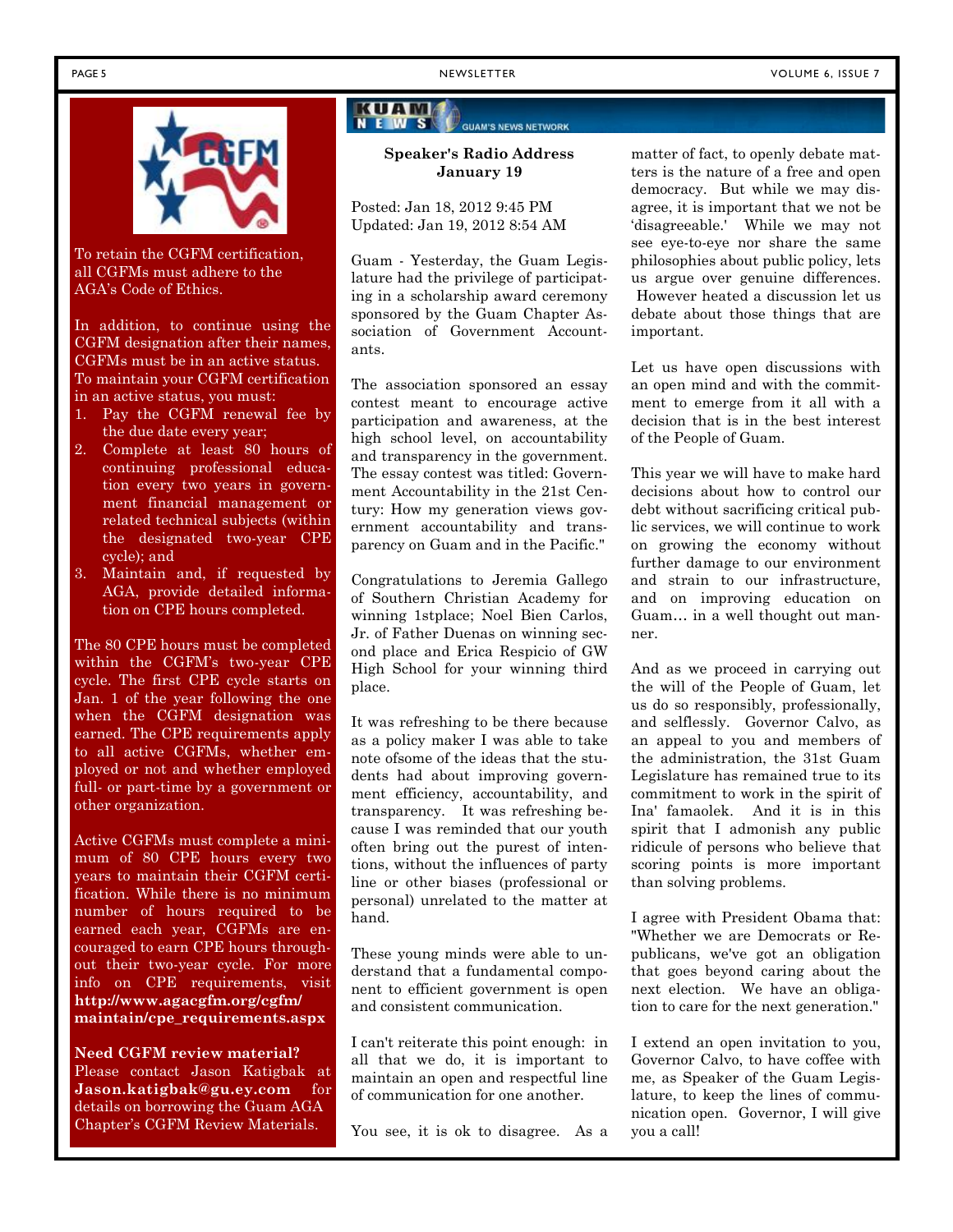### **AGA National News**



#### **AGA Research Report: Using Performance Information to Drive Performance Improvement**

This project explores the federal government's use of performance information to drive performance improvement, a program that was established within the last two years and is still evolving. It describes the status of the process within the 24 Chief Financial Officers (CFO) Act agencies and selected components. The main purpose of the project, however is to provide recommendations and other ideas for how to process, also known as data-driven performance reviews, can be extended deeper into the agencies, across all their programs and most important, beyond changes in personnel and adminias data-driven performance reviews, It takes onl<br>can be extended deeper into the online at <u>wy</u><br>agencies, across all their programs AGA ID num<br>and most important, beyond your passwor<br>changes in personnel and admini-immedia http://www.agacgfm.org/research/do wnloads/CPAGNo29.pdf .

#### **Register Now for An AGA Audio Conference!**

 $\rightarrow$  Jan. 25, 2012. Jumpstart Your Entity's Performance and Processes with an Extreme Government Makeover (http://www.agacgfm.org/ education/audioconferences/ makeover012512.aspx)

 $\rightarrow$  **Feb. 8, 2012**. The New Stewardship Imperative—Federal Financial Management at the Crossroads (http://www.agacgfm.org/education/ audioconferences/ federal\_020812.aspx)

 $\rightarrow$  **Mar. 7, 2012**. Data Mining to Prioritize Investigations of Contract Fraud (http://www.agacgfm.org/ education/audioconferences/ fraud\_030712.aspx)

### **AGA, CGFM Annual Renewals Now Available Online**

*Excerpt from AGA Topics (01.23.12)*

Thank you for your support of AGA over the past year. Get your 2012 started right by renewing! Don't risk letting your membership or CGFM certification lapse. Get ahead of the pack by renewing online now.

Electronic renewals will be e-mailed later this week. Paper copy renewals will be mailed in early February. The due date for renewal payments is March 31, 2012. Whether you're involved in local, state, federal government or private industry, we are getting the word out to financial professionals everywhere on the issues that matter in financial management.

It takes only minutes to renew online at www.agacgfm.org. Your AGA ID number is the login, and your password is your first initial immediately followed by your last name, unless you have changed it.

Once you log in, you will see your AGA profile. Press the billing button to renew with a credit card on our secured server. While you are logged in, please take a moment to review your membership information and update any incorrect items. You may also print your membership card online. If you need assistance, please call the AGA Customer Satisfaction Center at 800.AGA.7211.

Special note to chapter leaders: Please send applications to the National Office quickly so new members can receive their valuable benefits right away. All that's needed to process the applications is the new member's name, mailing address and e-mail address. Questions? Contact Jill Murphy at jmurphy@agacgfm.org.

#### **Apply for 2012 National Academic Scholarships AGA National** *Excerpt from AGA Topics (12.12.11)*

Are you or a family member pursuing undergraduate or graduate studies in disciplines such as accounting, auditing, budgeting, economics, finance, information technology, public administration, etc.? If so, consider applying for an AGA National Academic Scholarship today!

#### Each year, AGA National awards:

- Up to four \$3,000 full-time merit scholarships to AGA members and their family members,
- Up to two \$1,000 part-time merit scholarships to AGA members and their family members, and
- One \$3,000 community service scholarship

The deadline for receipt of applications is Friday, March 30, 2012. Download a copy of the application, or contact Louise Kapelewski.

## **AGA Pacific Rim**



Congratulations to **Randall V. Wiegand** on becoming the Regional Vice- President-Elect for the Pacific Rim for Program Year 2012-2013. Mr. Wiegand will become the RVP- Elect in July 2012 and will assist the incoming Regional Vice-President in providing general assistance and resolving chapter problems for the Guam,Hawaii, Japan, and Northern Marianas Chapters. He is currently the Chief Financial Officer for the Guam Power Authority, past president of the AGA Guam Chapter, and staunch supporter of our organization. This appointment is well deserved. Great job!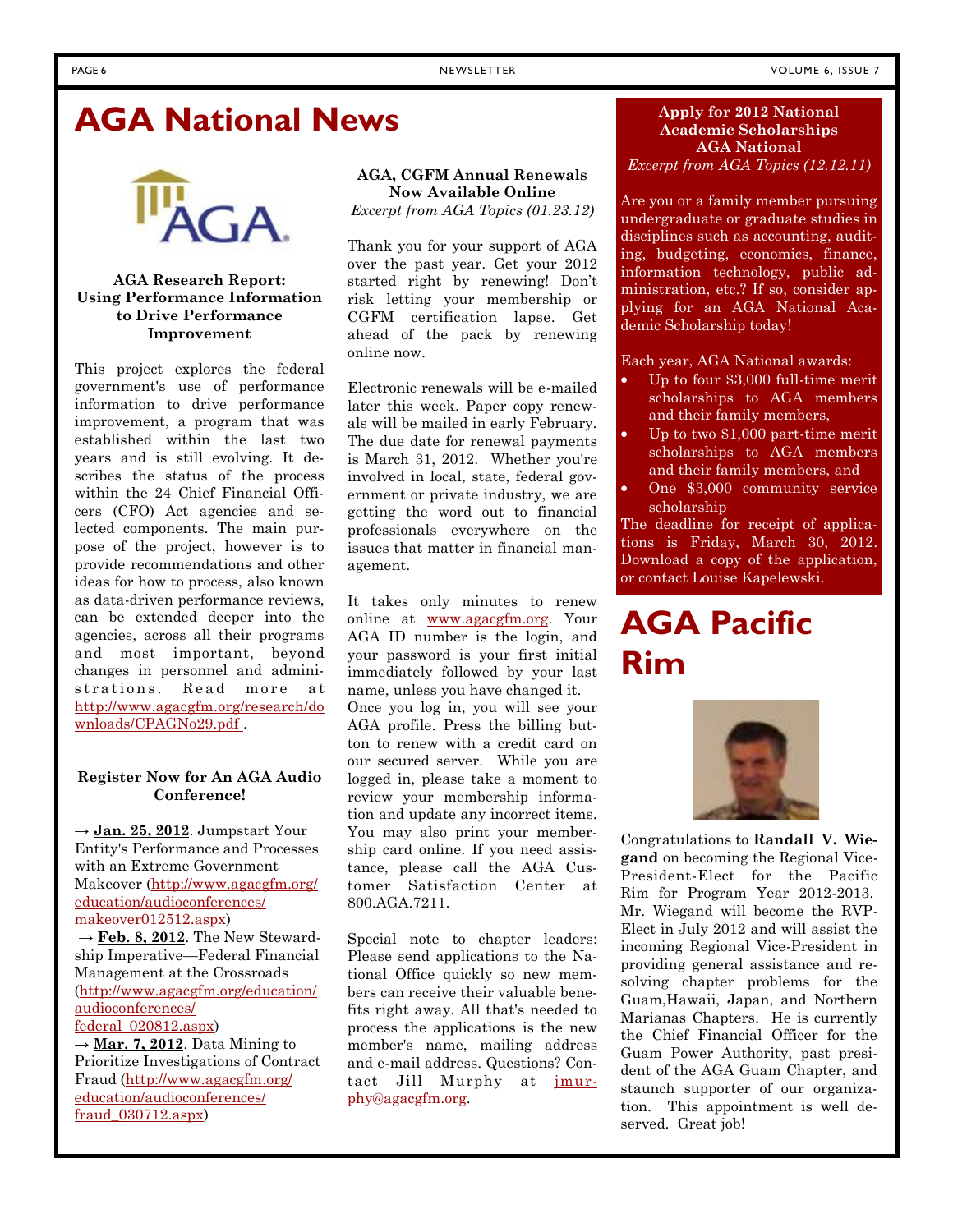#### PAGE 7 NEWSLETTER NEWSLETTER NEWSLETTER VOLUME 6, ISSUE 7

### **Community**

**Event:** 11th Annual AGA 5k Run/Walk

**Date:** June 2012

Please contact Lou Perez at 483- 3350 or guamperezlou @gmail.com or Jocelyn Untalan at 475-0390 ext. 218 or juntalan @guamopa.org if you are interested in joining the organization efforts.

The Community Service Committee held two events for January. The committee sought clothing, toys, and monetary donations for Typhoon Sendong victims on January 13, 2012. The committee also sought volunteers for the Volunteer Income Tax Assistance Program. Training for volunteers of the program was held on January 16 and 17, 2012 at the University of Guam.

#### **Past Event**

Here are some of the Salvation Army Bell-Ringing pictures held on December 2011.



Group 1: Ernst & Young, LLP, Deloitte & Touche, LLP , and Guam Power Authority

z

Group 2: Guam Waterworks Authority and Port Authority of Guam



Group 3: University of Guam and Office of Public Accountability

## **Training**

**2012 Guam Professional Development Conference**

**Theme:** The Future of Accountability

**Instructors:** Various

**Date & Location:** July 17 to 19, 2012 Nikko Hotel, Tumon

Planning continues for our biennial 2012 Guam Professional Development Conference. Our conference chairperson, Rodalyn Marquez, and co-chairperson, Jason Katigbak, have held several organizational meetings for this event.

If you would like to help organize or if you have any ideas you would like to share with the committee, please meetings for this event.<br>
If you would like to help organize or<br>
if you have any ideas you would like<br>
to share with the committee, please<br>
e-mail Rodalyn at <u>rmar-</u><br>
From L-R:<br>
<u>quez@guamopa.org</u> or Jason Katigbak. Di

This past December, we held a successful three-day training with Drummond Kahn, the Association of Local Government Auditors National President-Elect, and his presentation on "Performance Measurement and Budgeting." There were 77 participants from the public and private sectors that joined us for this training. Thank you to our sponsors, Deloitte & Touche, Ernst & Young, Bank of Guam, and Coast 360 Federal Credit Union, as well as our Education Chairperson Jason Katigbak for all your assistance in putting this workshop together.



e-mail Noualyn at <u>Finar-</u><br>
<u>Guez@guamopa.org</u> or Jason Katigbak, Drummond Khan, Presi-<br>
at <u>jason.katigbak@gu.ey.com</u>. Hent Vincent Duenas and Past Presi-Katigbak, Drummond Khan, President Vincent Duenas, and Past President Jojo Guevara, CGFM



Accountability Chairperson Maripaz Perez made a presentation regarding Citizen-Centric Report.



University of Guam students presented "Government of Guam's FY 2010 Comprehensive Annual Financial Report (CAFR)"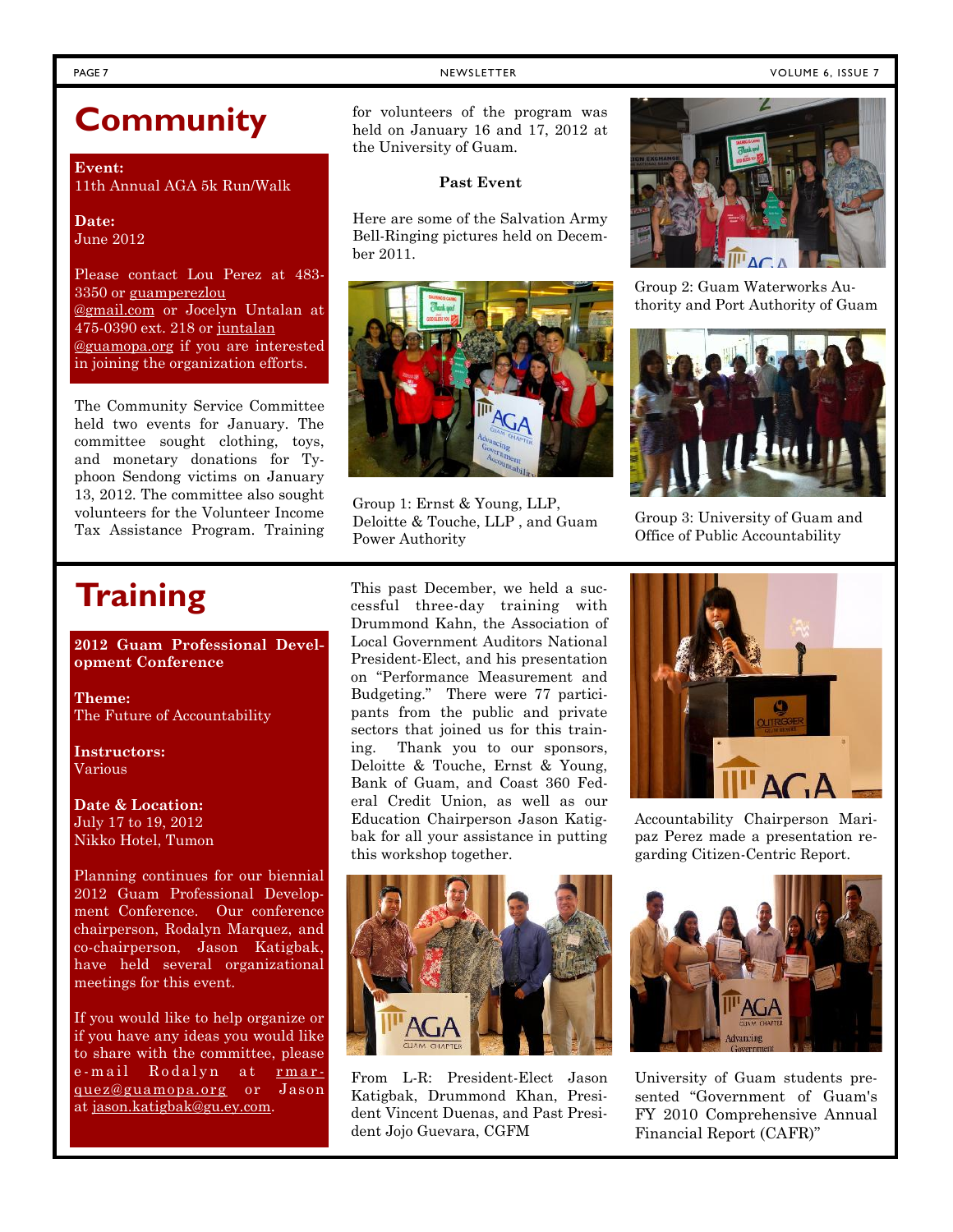### **Training (Cont.)**

We also had a 3-CPE training with Lelean Miller, CPA, Partner, Eide Bailly, LLP on "GASB Updates." The training was held on January 20, 2012 at the University of Guam (UOG)'s School of Business and Public Administration (SBPA) Building, IT&E Lecture Hall from 8:30 am to 12:00 pm. The training consisted of: Proposed Standards, Research Agenda and GASB Statements.

We welcomed 47 participants from various Government of Guam departments and agencies, as well as private audit firms. Thank you to those who participated and to the UOG SBPA for allowing us to use the IT&E Lecture Hall for our training.



#### **Aga Guam Chapter**

Participants of the AGA Guam Chapter training on GASB Updates listen to presenter Lee Miller at the University of Guam on January 20, 2012.



日 Like · Comment · Share · January 20 at 2:21pm via mobile · B

Billy Morehead likes this.

Billy Morehead Yea Lee and Guam AGA! Proud of y'all! January 21 at 2:32am · Like

Write a comment

### **Scholarships Available!**

The Association of Government Accountants (AGA) Guam Chapter is pleased to offer the 2012 Herminia Dierking and AGA Guam Chapter Scholarships. The scholarships are sponsored and funded jointly by the chapter and private sector contributors.

The Herminia Dierking Scholarship provides a total of \$6,000 in scholarship funds to four (4) undergraduate students (\$1,500 for each recipient, two recipients for Spring 2012 and two recipients for Fall 2012 semesters) at the University of Guam (UOG) who exhibits academic excellence in Accounting, Business Administration, Finance and Economics or Public Administration disciplines.

Meanwhile, the AGA Guam Chapter Scholarship provides a total of \$4,000 in scholarship funds to four (4) undergraduate students (\$1,000 for each recipient, two recipients for Spring 2012 and two recipients for

Fall 2012 semesters) at the Guam Community College (GCC) who has exhibited academic excellence in the Accounting discipline.

Scholarship applicants must complete the Scholarship Application Form with the:

- UOG Financial Aid Office located at the Field House for the Herminia Dierking Scholarship **OR**
- GCC Financial Aid Office located at the Student Services & Administration Building for the AGA Guam Chapter Scholarship,

to include all supporting documents for eligibility on or before January 31, 2012 for Spring and Fall 2012.

Application forms are available in the following websites: http://www.uog.edu **OR** http://www.guamcc.net and http://aga.guam.net

## **Join AGA!**

In a competitive government financial management community, accountability professionals can't go it alone. Membership in AGA will give you the tools and support you need to make your mark on the profession.

If your field is financial management –no matter what your specialization is or where you work – membership in AGA is indispensable. AGA is the only association supporting more than 15,000 professionals working in federal, state and local governments as well as the private sector and academia.

Become a member and experience what AGA can offer you at every stage of your career. Discover what AGA membership is and what it can do for you by viewing this webpage: **http://www.agacgfm.org/member ship/benefits.aspx**.

To join AGA, visit **http:// www.agacgfm.org/membership/jo innow.aspx**